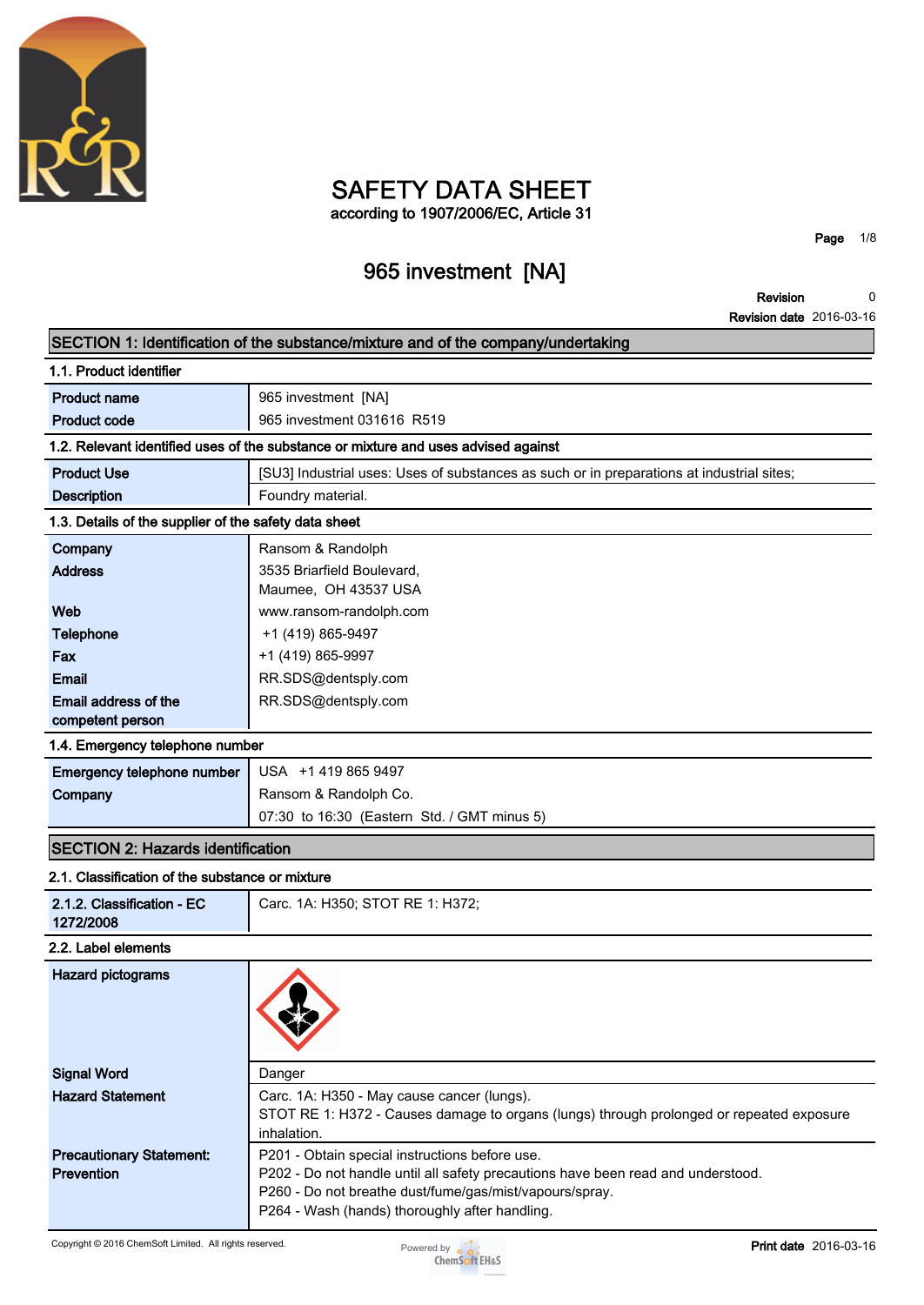# **965 investment [NA]**

**Revision Revision date 2016-03-16 0**

| 2.2. Label elements                                |                                                                                                                                                |
|----------------------------------------------------|------------------------------------------------------------------------------------------------------------------------------------------------|
|                                                    | P270 - Do no eat, drink or smoke when using this product.<br>P280 - Wear protective gloves/protective clothing/eye protection/face protection. |
| <b>Precautionary Statement:</b><br>Response        | P308+P313 - IF exposed or concerned: Get medical advice/attention.<br>P314 - Get medical advice/attention if you feel unwell.                  |
| <b>Precautionary Statement:</b><br><b>Storage</b>  | P405 - Store locked up.                                                                                                                        |
| <b>Precautionary Statement:</b><br><b>Disposal</b> | P501 - Dispose of contents/container to local and national regulations                                                                         |
| 2.3. Other hazards                                 |                                                                                                                                                |
| Other hazards                                      | Product contains crystalline silica.                                                                                                           |
|                                                    | P285 - In case of inadequate ventilation wear respiratory protection.                                                                          |
| Eurthor information                                |                                                                                                                                                |

#### **Further information**

**Not applicable. PBT and vPvB assessment.**

#### **SECTION 3: Composition/information on ingredients**

#### **3.2. Mixtures**

### **67/548/EEC / 1999/45/EC**

| <b>Chemical Name</b>               | Index No. | CAS No.    | EC No. | <b>REACH Registration</b><br><b>Number</b> | Conc.<br>$(\%w/w)$ | Classification | M-factor. |
|------------------------------------|-----------|------------|--------|--------------------------------------------|--------------------|----------------|-----------|
| Mullite (Kaolin)                   |           | 1332-58-7  |        |                                            | $5 - 10%$          |                |           |
| Calcium sulfate (Plaster of Paris) |           | 26499-65-0 |        |                                            | 20 - 40%           |                |           |

#### **EC 1272/2008**

| <b>Chemical Name</b>                       | Index No. | CAS No.    | EC No.    | <b>REACH Registration</b><br><b>Number</b> | Conc.<br>(% | Classification                               | M-factor. |
|--------------------------------------------|-----------|------------|-----------|--------------------------------------------|-------------|----------------------------------------------|-----------|
| Mullite (Kaolin)                           |           | 1332-58-7  |           |                                            | $5 - 10%$   |                                              |           |
| quartz (conc. $>1.0\%$ )                   |           | 14808-60-7 | 238-878-4 |                                            |             | 20 - 40% Carc. 1A: H350; STOT RE 1:<br>H372: |           |
| Calcium sulfate (Plaster of Paris)         |           | 26499-65-0 |           |                                            | $20 - 40%$  |                                              |           |
| silica (cristobalite conc. $\ge$ /= 1.0 %) |           | 14464-46-1 | 238-455-4 |                                            |             | 20 - 40% Carc. 1A: H350; STOT RE 1:<br>H372: |           |

#### **Further information**

**Full text for all Risk Phrases mentioned in this section are displayed in Section 16.**

### **SECTION 4: First aid measures**

| 4.1. Description of first aid measures |                                                                                 |  |  |  |  |
|----------------------------------------|---------------------------------------------------------------------------------|--|--|--|--|
| Inhalation                             | Move the exposed person to fresh air.                                           |  |  |  |  |
| Eye contact                            | Rinse immediately with plenty of water for 15 minutes holding the eyelids open. |  |  |  |  |
| <b>Skin contact</b>                    | Wash with soap and water.                                                       |  |  |  |  |
| Ingestion                              | Drink 1 to 2 glasses of water. DO NOT INDUCE VOMITING.                          |  |  |  |  |
|                                        | 4.2. Most important symptoms and effects, both acute and delayed                |  |  |  |  |
| Inhalation                             | May cause irritation to respiratory system.                                     |  |  |  |  |
| Eye contact                            | May cause irritation to eyes.                                                   |  |  |  |  |
| <b>Skin contact</b>                    | May cause irritation to skin.                                                   |  |  |  |  |
| Ingestion                              | May cause irritation to mucous membranes.                                       |  |  |  |  |
|                                        | 4.3. Indication of any immediate medical attention and special treatment needed |  |  |  |  |
| Inhalation                             | Seek medical attention if irritation or symptoms persist.                       |  |  |  |  |
| Eye contact                            | Seek medical attention if irritation or symptoms persist.                       |  |  |  |  |

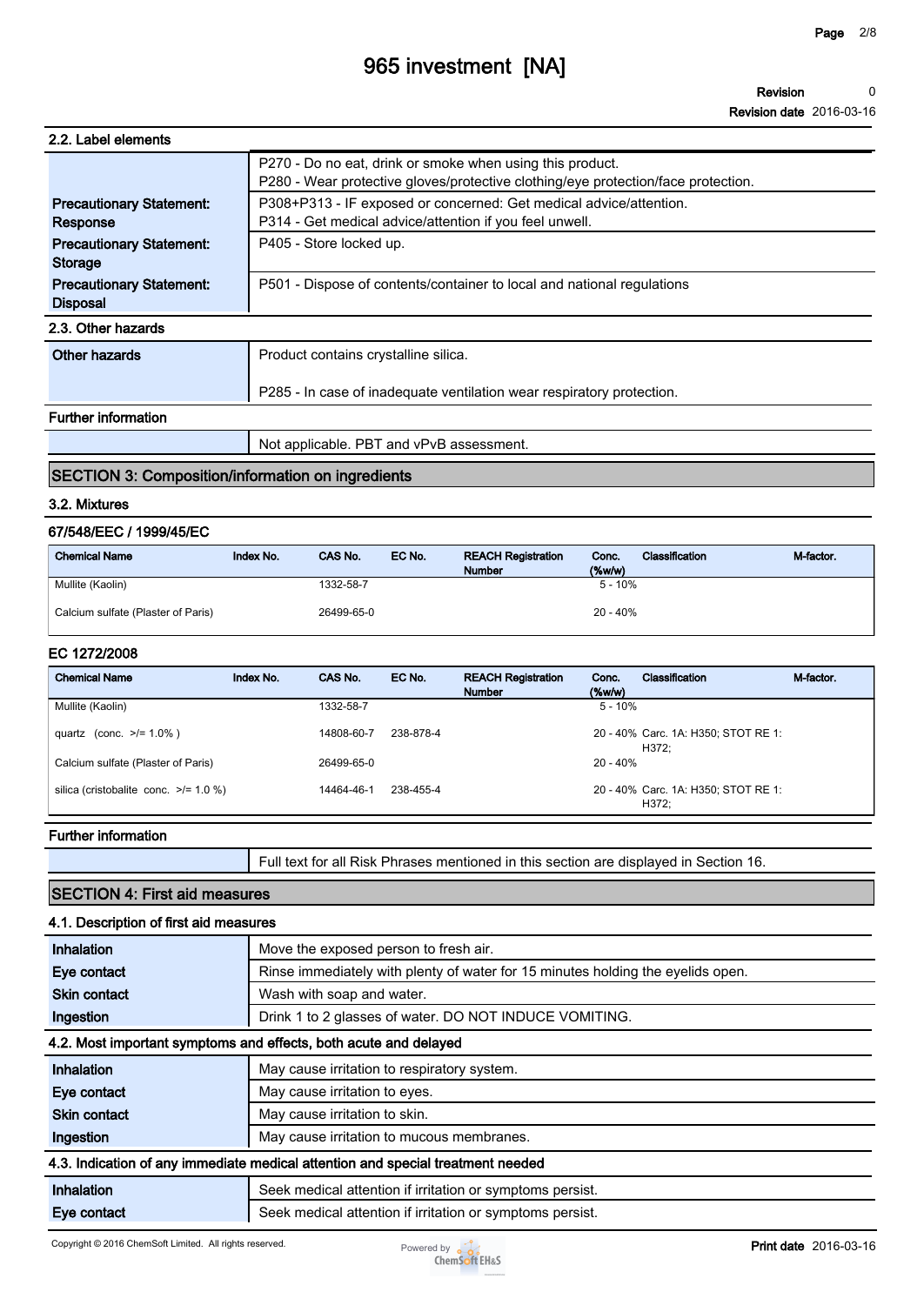#### **Revision 0**

**Revision date 2016-03-16**

|                                                                   | 4.3. Indication of any immediate medical attention and special treatment needed                                                                                                    |
|-------------------------------------------------------------------|------------------------------------------------------------------------------------------------------------------------------------------------------------------------------------|
| <b>Skin contact</b>                                               | Seek medical attention if irritation or symptoms persist.                                                                                                                          |
| Ingestion                                                         | Seek medical attention if irritation or symptoms persist.                                                                                                                          |
| <b>SECTION 5: Firefighting measures</b>                           |                                                                                                                                                                                    |
| 5.1. Extinguishing media                                          |                                                                                                                                                                                    |
|                                                                   | Use extinguishing media appropriate to the surrounding fire conditions.                                                                                                            |
| 5.2. Special hazards arising from the substance or mixture        |                                                                                                                                                                                    |
|                                                                   | Burning produces irritating, toxic and obnoxious fumes.                                                                                                                            |
| 5.3. Advice for firefighters                                      |                                                                                                                                                                                    |
|                                                                   | Self-contained breathing apparatus. Wear suitable protective clothing.                                                                                                             |
| <b>SECTION 6: Accidental release measures</b>                     |                                                                                                                                                                                    |
|                                                                   | 6.1. Personal precautions, protective equipment and emergency procedures                                                                                                           |
|                                                                   | Avoid raising dust. Wear suitable respiratory equipment when necessary.                                                                                                            |
| 6.2. Environmental precautions                                    |                                                                                                                                                                                    |
|                                                                   | No environmental requirements.                                                                                                                                                     |
| 6.3. Methods and material for containment and cleaning up         |                                                                                                                                                                                    |
|                                                                   | Avoid raising dust. Clean the area using a vacuum cleaner. Transfer to suitable, labelled<br>containers for disposal.                                                              |
| 6.4. Reference to other sections                                  |                                                                                                                                                                                    |
|                                                                   | See section [2, 8 & 13] for further information.                                                                                                                                   |
| <b>SECTION 7: Handling and storage</b>                            |                                                                                                                                                                                    |
| 7.1. Precautions for safe handling                                |                                                                                                                                                                                    |
|                                                                   | Avoid raising dust. Ensure adequate ventilation of the working area. In case of insufficient<br>ventilation, wear suitable respiratory equipment.                                  |
|                                                                   | Do not eat, drink or smoke in areas where this product is used or stored. Wash hands after<br>handling the product.                                                                |
| 7.2. Conditions for safe storage, including any incompatibilities |                                                                                                                                                                                    |
|                                                                   | Keep containers tightly closed.                                                                                                                                                    |
| 7.3. Specific end use(s)                                          |                                                                                                                                                                                    |
|                                                                   | Foundry material.                                                                                                                                                                  |
| SECTION 8: Exposure controls/personal protection                  |                                                                                                                                                                                    |
| 8.1. Control parameters                                           |                                                                                                                                                                                    |
|                                                                   |                                                                                                                                                                                    |
|                                                                   | exposure limits - Silica, vitreous (fused, amorphous) 80 mg/m3 / (% Silica), TWA PEL<br>(respirable fraction).                                                                     |
|                                                                   | exposure limits - Crystalline Silica, Cristobalite -<br>0.025 mg/m3 TWA ACGIH TLV (respirable<br>fraction); 10 mg/m3 / $[2(\% \text{ Silica} + 2)]$ TWA PEL (respirable fraction). |

**8.1.1. Exposure Limit Values**



**fraction); 10 mg/m3 / (% Silica + 2) TWA PEL (respirable fraction).**

**exposure limits - Crystalline Silica, quartz - 0.025 mg/m3 TWA ACGIH TLV (respirable**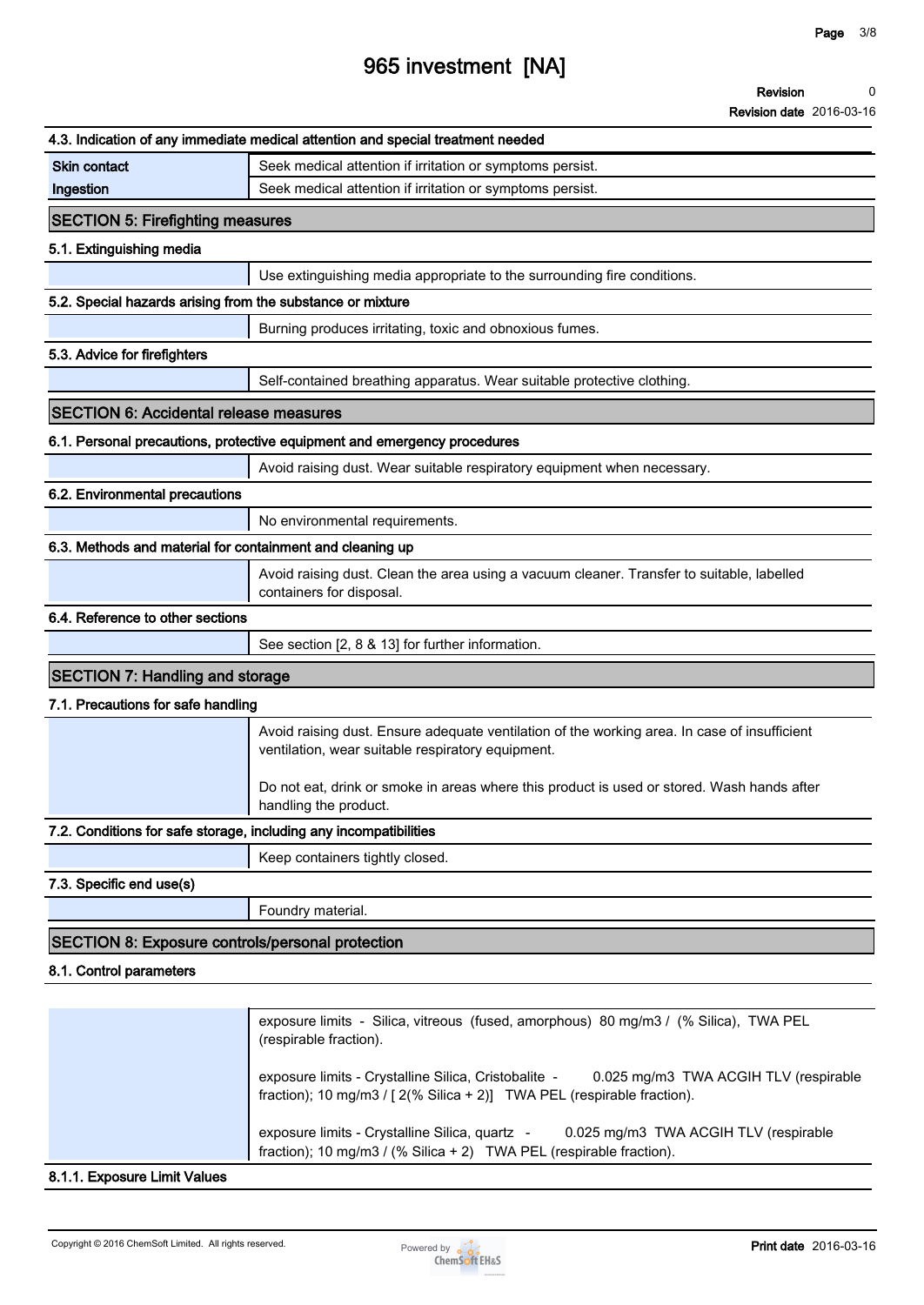**Revision Revision date 2016-03-16 0**

#### **8.1.1. Exposure Limit Values**

| Calcium sulfate (Plaster of Paris) | WEL 8-hr limit ppm: -                            | WEL 8-hr limit mg/m3: -                            |
|------------------------------------|--------------------------------------------------|----------------------------------------------------|
|                                    | WEL 15 min limit ppm: -                          | WEL 15 min limit mg/m3: -                          |
|                                    | WEL 8-hr limit mg/m3 total 10<br>inhalable dust: | WEL 15 min limit mg/m3 total -<br>inhalable dust:  |
|                                    | WEL 8-hr limit mg/m3 total 4<br>respirable dust: | WEL 15 min limit mg/m3 total -<br>respirable dust: |
| Mullite (Kaolin)                   | WEL 8-hr limit ppm: -                            | WEL 8-hr limit mg/m3: -                            |
|                                    | WEL 15 min limit ppm: -                          | WEL 15 min limit mg/m3: -                          |
|                                    | WEL 8-hr limit mg/m3 total -<br>inhalable dust:  | WEL 15 min limit mg/m3 total -<br>inhalable dust:  |
|                                    | WEL 8-hr limit mg/m3 total 2                     | WEL 15 min limit mg/m3 total -                     |
|                                    | respirable dust:                                 | respirable dust:                                   |

#### **8.2. Exposure controls**



| 8.2.1. Appropriate engineering<br>controls         | Ensure adequate ventilation of the working area.                                      |
|----------------------------------------------------|---------------------------------------------------------------------------------------|
| 8.2.2. Individual protection<br>measures           | Protective clothing.                                                                  |
| Eye / face protection                              | In case of splashing, wear Approved safety goggles. safety glasses with side-shields. |
| Skin protection -<br>Handprotection                | Wear suitable gloves.                                                                 |
| <b>Respiratory protection</b>                      | Suitable respiratory equipment.                                                       |
| 8.2.3. Environmental exposure<br>controls          | Not normally required.                                                                |
| Occupational exposure<br>controls                  | Appropriate local exhaust ventilation is required.                                    |
| <b>SECTION 9: Physical and chemical properties</b> |                                                                                       |
|                                                    |                                                                                       |

**9.1. Information on basic physical and chemical properties**

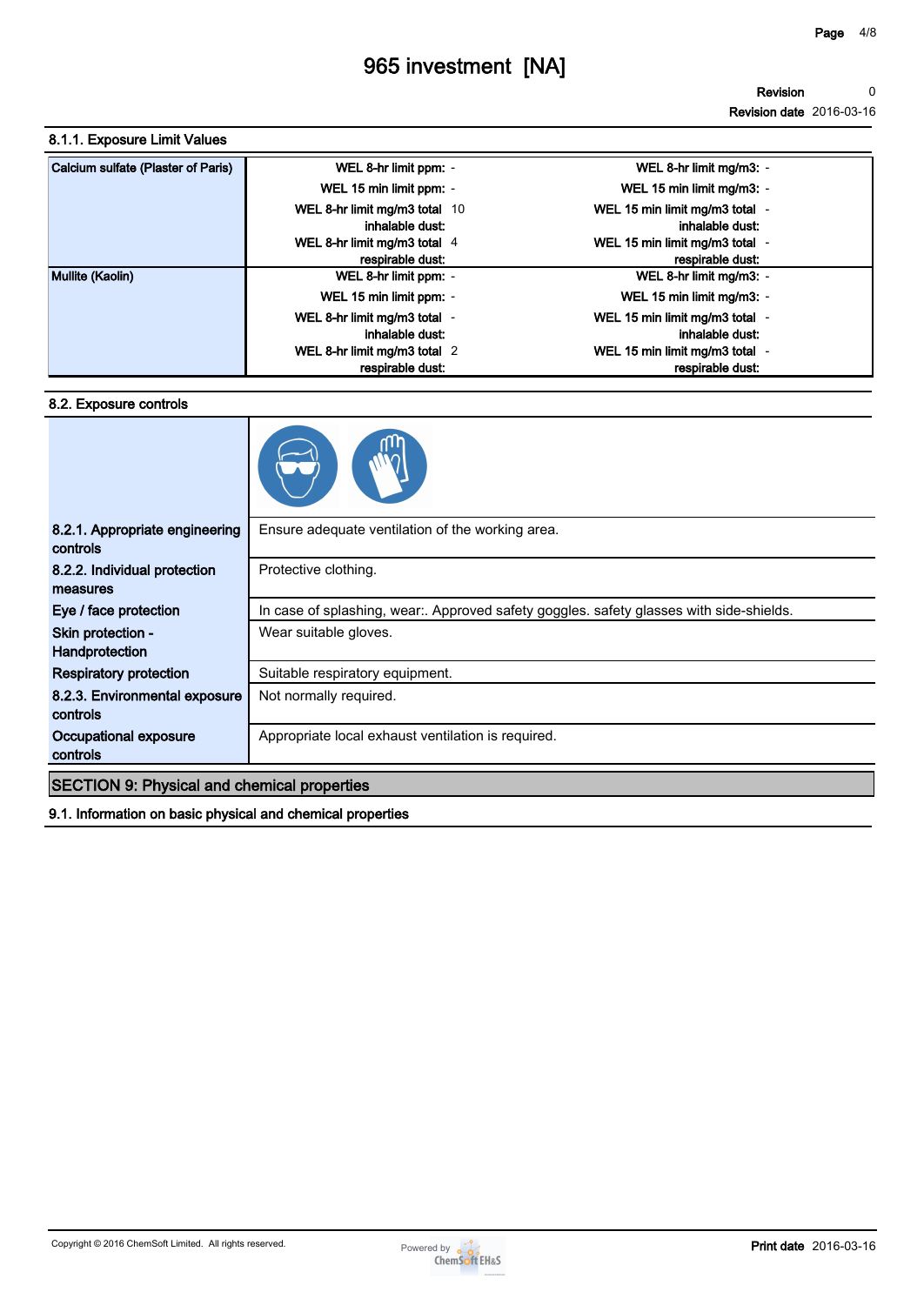#### **9.1. Information on basic physical and chemical properties**

| Appearance                                  | Powder                            |
|---------------------------------------------|-----------------------------------|
|                                             | <b>Colour</b> Off white           |
|                                             | Odour Slight                      |
|                                             | $pH$ 6 - 8                        |
|                                             | Melting point   No data available |
|                                             | Freezing Point   Not applicable.  |
| Initial boiling point   Not applicable.     |                                   |
| <b>Evaporation rate</b> Not applicable.     |                                   |
| Flammability (solid, gas) Not applicable.   |                                   |
| Vapour pressure Not applicable.             |                                   |
|                                             | Vapour density   Not applicable.  |
| Relative density 2.5                        |                                   |
|                                             | Fat Solubility   Not applicable.  |
| Partition coefficient   No data available   |                                   |
| Autoignition temperature   Not applicable.  |                                   |
|                                             | Viscosity   No data available     |
| <b>Explosive properties</b> Not applicable. |                                   |
| Oxidising properties Not applicable.        |                                   |
| <b>Solubility</b>                           | Slightly soluble in water         |

#### **9.2. Other information**

|                                       | <b>Conductivity</b> No data available |
|---------------------------------------|---------------------------------------|
|                                       | Surface tension   No data available   |
|                                       | Gas group Not applicable.             |
| Benzene Content Not applicable.       |                                       |
|                                       | Lead content Not applicable.          |
| VOC (Volatile organic Not applicable. |                                       |
| compounds)                            |                                       |
| .                                     | .                                     |

## **SECTION 10: Stability and reactivity**

### **10.1. Reactivity**

|                                              | Not applicable.                                                                                                                                                                         |
|----------------------------------------------|-----------------------------------------------------------------------------------------------------------------------------------------------------------------------------------------|
| 10.2. Chemical stability                     |                                                                                                                                                                                         |
|                                              | Stable under normal conditions.                                                                                                                                                         |
| 10.3. Possibility of hazardous reactions     |                                                                                                                                                                                         |
|                                              | No Significant Hazard.                                                                                                                                                                  |
| 10.4. Conditions to avoid                    |                                                                                                                                                                                         |
|                                              | Moisture.                                                                                                                                                                               |
| 10.5. Incompatible materials                 |                                                                                                                                                                                         |
|                                              | No Significant Hazard.                                                                                                                                                                  |
| 10.6. Hazardous decomposition products       |                                                                                                                                                                                         |
|                                              | Hazardous Decomposition Products (silica):<br>Crystalline silica will dissolve in hydrofluoric acid<br>and produce silicone tetrafluoride. Reaction with water or acids generates heat. |
| <b>SECTION 11: Toxicological information</b> |                                                                                                                                                                                         |
| 11.1. Information on toxicological effects   |                                                                                                                                                                                         |
| <b>Acute toxicity</b>                        | Based on available data, the classification criteria are not met.                                                                                                                       |
|                                              |                                                                                                                                                                                         |

#### **Skin corrosion/irritation Prolonged or repeated exposure may cause irritation to skin and mucous membranes.**

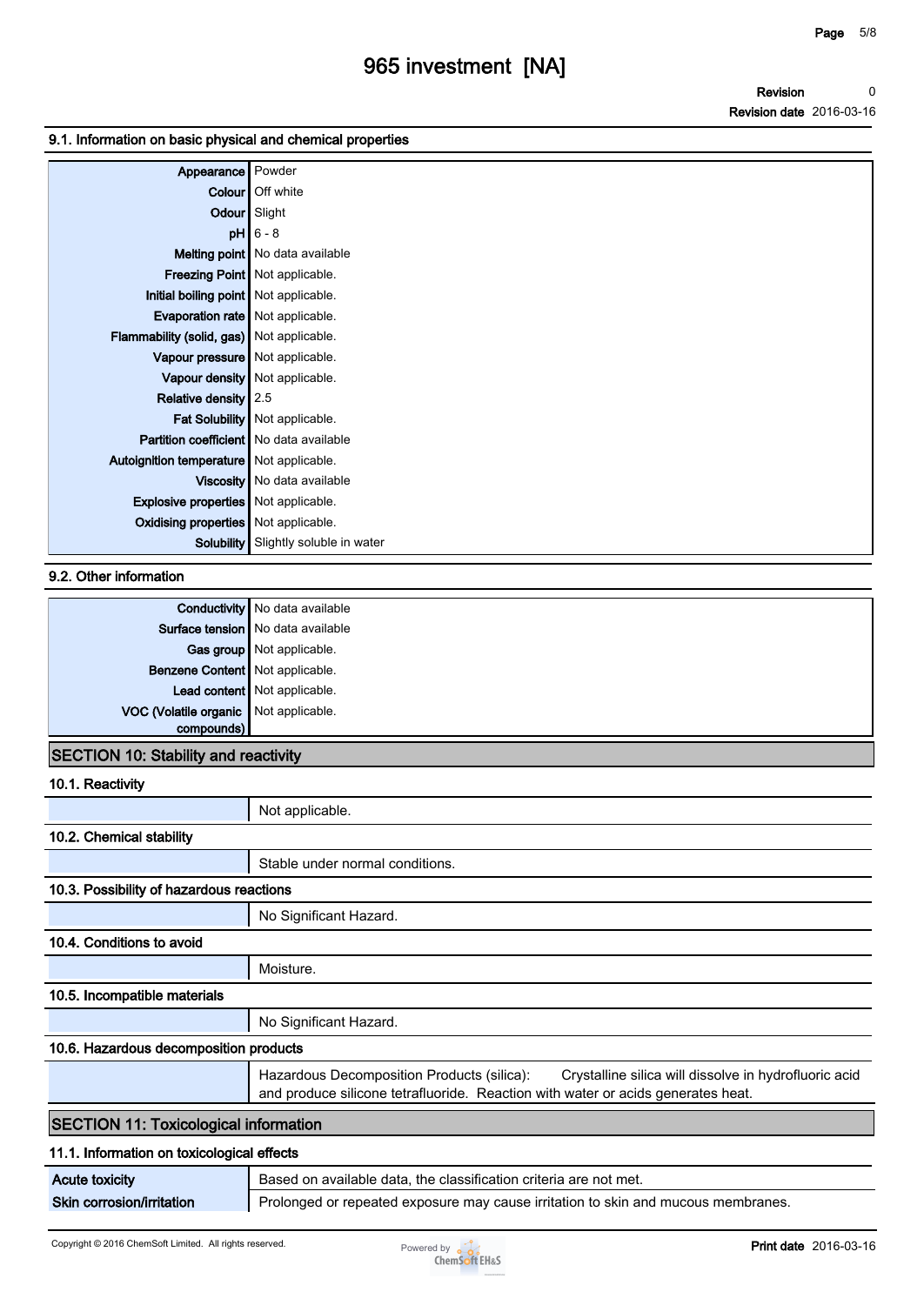#### **Page 6/8**

# **965 investment [NA]**

## **11.1. Information on toxicological effects**

| TT.T. INTOMINATION ON tOXICOlOGICAL BITECTS |                                                                                                                                                                                                                                                                                                                                                                                                                                                                                                                                                                                                                                                                                                                                                                                                                                                                                                                                                                                                                                                                                                                                                                                                                                                                                                                                                                                                                                                                                                                                                                                                                                                                                                             |
|---------------------------------------------|-------------------------------------------------------------------------------------------------------------------------------------------------------------------------------------------------------------------------------------------------------------------------------------------------------------------------------------------------------------------------------------------------------------------------------------------------------------------------------------------------------------------------------------------------------------------------------------------------------------------------------------------------------------------------------------------------------------------------------------------------------------------------------------------------------------------------------------------------------------------------------------------------------------------------------------------------------------------------------------------------------------------------------------------------------------------------------------------------------------------------------------------------------------------------------------------------------------------------------------------------------------------------------------------------------------------------------------------------------------------------------------------------------------------------------------------------------------------------------------------------------------------------------------------------------------------------------------------------------------------------------------------------------------------------------------------------------------|
| Serious eye damage/irritation               | No irritation expected.                                                                                                                                                                                                                                                                                                                                                                                                                                                                                                                                                                                                                                                                                                                                                                                                                                                                                                                                                                                                                                                                                                                                                                                                                                                                                                                                                                                                                                                                                                                                                                                                                                                                                     |
| Respiratory or skin<br>sensitisation        | No sensitizaton effects reported.                                                                                                                                                                                                                                                                                                                                                                                                                                                                                                                                                                                                                                                                                                                                                                                                                                                                                                                                                                                                                                                                                                                                                                                                                                                                                                                                                                                                                                                                                                                                                                                                                                                                           |
| Germ cell mutagenicity                      | No mutagenic effects reported.                                                                                                                                                                                                                                                                                                                                                                                                                                                                                                                                                                                                                                                                                                                                                                                                                                                                                                                                                                                                                                                                                                                                                                                                                                                                                                                                                                                                                                                                                                                                                                                                                                                                              |
| Carcinogenicity                             | Known Human Carcinogens (Category 1).                                                                                                                                                                                                                                                                                                                                                                                                                                                                                                                                                                                                                                                                                                                                                                                                                                                                                                                                                                                                                                                                                                                                                                                                                                                                                                                                                                                                                                                                                                                                                                                                                                                                       |
| Reproductive toxicity                       | No observed effect level. No observed effect concentration.                                                                                                                                                                                                                                                                                                                                                                                                                                                                                                                                                                                                                                                                                                                                                                                                                                                                                                                                                                                                                                                                                                                                                                                                                                                                                                                                                                                                                                                                                                                                                                                                                                                 |
| <b>STOT-single exposure</b>                 | No known adverse health effects.                                                                                                                                                                                                                                                                                                                                                                                                                                                                                                                                                                                                                                                                                                                                                                                                                                                                                                                                                                                                                                                                                                                                                                                                                                                                                                                                                                                                                                                                                                                                                                                                                                                                            |
| STOT-repeated exposure                      | Chronic effects<br>Prolonged inhalation of respirable crystalline silica<br>In 1997, the International Agency for Research on Cancer (IARC) concluded that crystalline silica<br>inhaled from occupational sources can cause lung cancer in humans. However it pointed out that<br>not all industrial circumstances, nor all crystalline silica types, were to be incriminated. (IARC<br>Monographs on the evaluation of the carcinogenic risks of chemicals to humans, Silica, silicates<br>dust and organic fibers, 1997, Vol. 68, IARC, Lyon, France). In June 2003, the European<br>Commission's Scientific Committee for Occupational Exposure Limits (SCOEL) concluded:<br>"that the main effect in humans of the inhalation of respirable crystalline silica is silicosis. There is<br>sufficient information to conclude that the relative lung cancer risk is increased in persons with<br>silicosis (and apparently, not in employees without silicosis exposed to silica dust in quarries and<br>in the ceramic industry). Therefore, preventing the onset of silicosis will also reduce the cancer<br>risk. Since a clear threshold for silicosis development cannot be identified, any reduction of<br>exposure will reduce the risk of silicosis."<br>(SCOEL SUM Doc 94-final on respirable crystalline silica, June 2003)<br>There is a body of evidence supporting the fact that increased cancer risk would be limited to<br>people already suffering from silicosis. Worker protection against silicosis should be assured by<br>respecting the existing regulatory occupational exposure limits and implementing additional risk<br>management measures where required (see Section 16). |
| <b>Aspiration hazard</b>                    | No Significant Hazard.                                                                                                                                                                                                                                                                                                                                                                                                                                                                                                                                                                                                                                                                                                                                                                                                                                                                                                                                                                                                                                                                                                                                                                                                                                                                                                                                                                                                                                                                                                                                                                                                                                                                                      |
| Repeated or prolonged<br>exposure           | Inhalation may cause coughing, tightness of the chest and irritation of the respiratory system.                                                                                                                                                                                                                                                                                                                                                                                                                                                                                                                                                                                                                                                                                                                                                                                                                                                                                                                                                                                                                                                                                                                                                                                                                                                                                                                                                                                                                                                                                                                                                                                                             |
| 11.1.4. Toxicological Information           |                                                                                                                                                                                                                                                                                                                                                                                                                                                                                                                                                                                                                                                                                                                                                                                                                                                                                                                                                                                                                                                                                                                                                                                                                                                                                                                                                                                                                                                                                                                                                                                                                                                                                                             |
|                                             | Not applicable.                                                                                                                                                                                                                                                                                                                                                                                                                                                                                                                                                                                                                                                                                                                                                                                                                                                                                                                                                                                                                                                                                                                                                                                                                                                                                                                                                                                                                                                                                                                                                                                                                                                                                             |
| SECTION 12: Ecological information          |                                                                                                                                                                                                                                                                                                                                                                                                                                                                                                                                                                                                                                                                                                                                                                                                                                                                                                                                                                                                                                                                                                                                                                                                                                                                                                                                                                                                                                                                                                                                                                                                                                                                                                             |
|                                             |                                                                                                                                                                                                                                                                                                                                                                                                                                                                                                                                                                                                                                                                                                                                                                                                                                                                                                                                                                                                                                                                                                                                                                                                                                                                                                                                                                                                                                                                                                                                                                                                                                                                                                             |
| 12.1. Toxicity                              |                                                                                                                                                                                                                                                                                                                                                                                                                                                                                                                                                                                                                                                                                                                                                                                                                                                                                                                                                                                                                                                                                                                                                                                                                                                                                                                                                                                                                                                                                                                                                                                                                                                                                                             |
|                                             | No data available                                                                                                                                                                                                                                                                                                                                                                                                                                                                                                                                                                                                                                                                                                                                                                                                                                                                                                                                                                                                                                                                                                                                                                                                                                                                                                                                                                                                                                                                                                                                                                                                                                                                                           |
| 12.2. Persistence and degradability         |                                                                                                                                                                                                                                                                                                                                                                                                                                                                                                                                                                                                                                                                                                                                                                                                                                                                                                                                                                                                                                                                                                                                                                                                                                                                                                                                                                                                                                                                                                                                                                                                                                                                                                             |
|                                             | No data is available on this product.                                                                                                                                                                                                                                                                                                                                                                                                                                                                                                                                                                                                                                                                                                                                                                                                                                                                                                                                                                                                                                                                                                                                                                                                                                                                                                                                                                                                                                                                                                                                                                                                                                                                       |
| 12.3. Bioaccumulative potential             |                                                                                                                                                                                                                                                                                                                                                                                                                                                                                                                                                                                                                                                                                                                                                                                                                                                                                                                                                                                                                                                                                                                                                                                                                                                                                                                                                                                                                                                                                                                                                                                                                                                                                                             |
|                                             |                                                                                                                                                                                                                                                                                                                                                                                                                                                                                                                                                                                                                                                                                                                                                                                                                                                                                                                                                                                                                                                                                                                                                                                                                                                                                                                                                                                                                                                                                                                                                                                                                                                                                                             |
|                                             | Does not bioaccumulate.                                                                                                                                                                                                                                                                                                                                                                                                                                                                                                                                                                                                                                                                                                                                                                                                                                                                                                                                                                                                                                                                                                                                                                                                                                                                                                                                                                                                                                                                                                                                                                                                                                                                                     |
| <b>Partition coefficient</b>                |                                                                                                                                                                                                                                                                                                                                                                                                                                                                                                                                                                                                                                                                                                                                                                                                                                                                                                                                                                                                                                                                                                                                                                                                                                                                                                                                                                                                                                                                                                                                                                                                                                                                                                             |
|                                             | 965 investment [NA] No data available                                                                                                                                                                                                                                                                                                                                                                                                                                                                                                                                                                                                                                                                                                                                                                                                                                                                                                                                                                                                                                                                                                                                                                                                                                                                                                                                                                                                                                                                                                                                                                                                                                                                       |
|                                             |                                                                                                                                                                                                                                                                                                                                                                                                                                                                                                                                                                                                                                                                                                                                                                                                                                                                                                                                                                                                                                                                                                                                                                                                                                                                                                                                                                                                                                                                                                                                                                                                                                                                                                             |
| 12.4. Mobility in soil                      |                                                                                                                                                                                                                                                                                                                                                                                                                                                                                                                                                                                                                                                                                                                                                                                                                                                                                                                                                                                                                                                                                                                                                                                                                                                                                                                                                                                                                                                                                                                                                                                                                                                                                                             |
|                                             | Not determined.                                                                                                                                                                                                                                                                                                                                                                                                                                                                                                                                                                                                                                                                                                                                                                                                                                                                                                                                                                                                                                                                                                                                                                                                                                                                                                                                                                                                                                                                                                                                                                                                                                                                                             |
| 12.5. Results of PBT and vPvB assessment    |                                                                                                                                                                                                                                                                                                                                                                                                                                                                                                                                                                                                                                                                                                                                                                                                                                                                                                                                                                                                                                                                                                                                                                                                                                                                                                                                                                                                                                                                                                                                                                                                                                                                                                             |
|                                             | Not determined.                                                                                                                                                                                                                                                                                                                                                                                                                                                                                                                                                                                                                                                                                                                                                                                                                                                                                                                                                                                                                                                                                                                                                                                                                                                                                                                                                                                                                                                                                                                                                                                                                                                                                             |
|                                             |                                                                                                                                                                                                                                                                                                                                                                                                                                                                                                                                                                                                                                                                                                                                                                                                                                                                                                                                                                                                                                                                                                                                                                                                                                                                                                                                                                                                                                                                                                                                                                                                                                                                                                             |

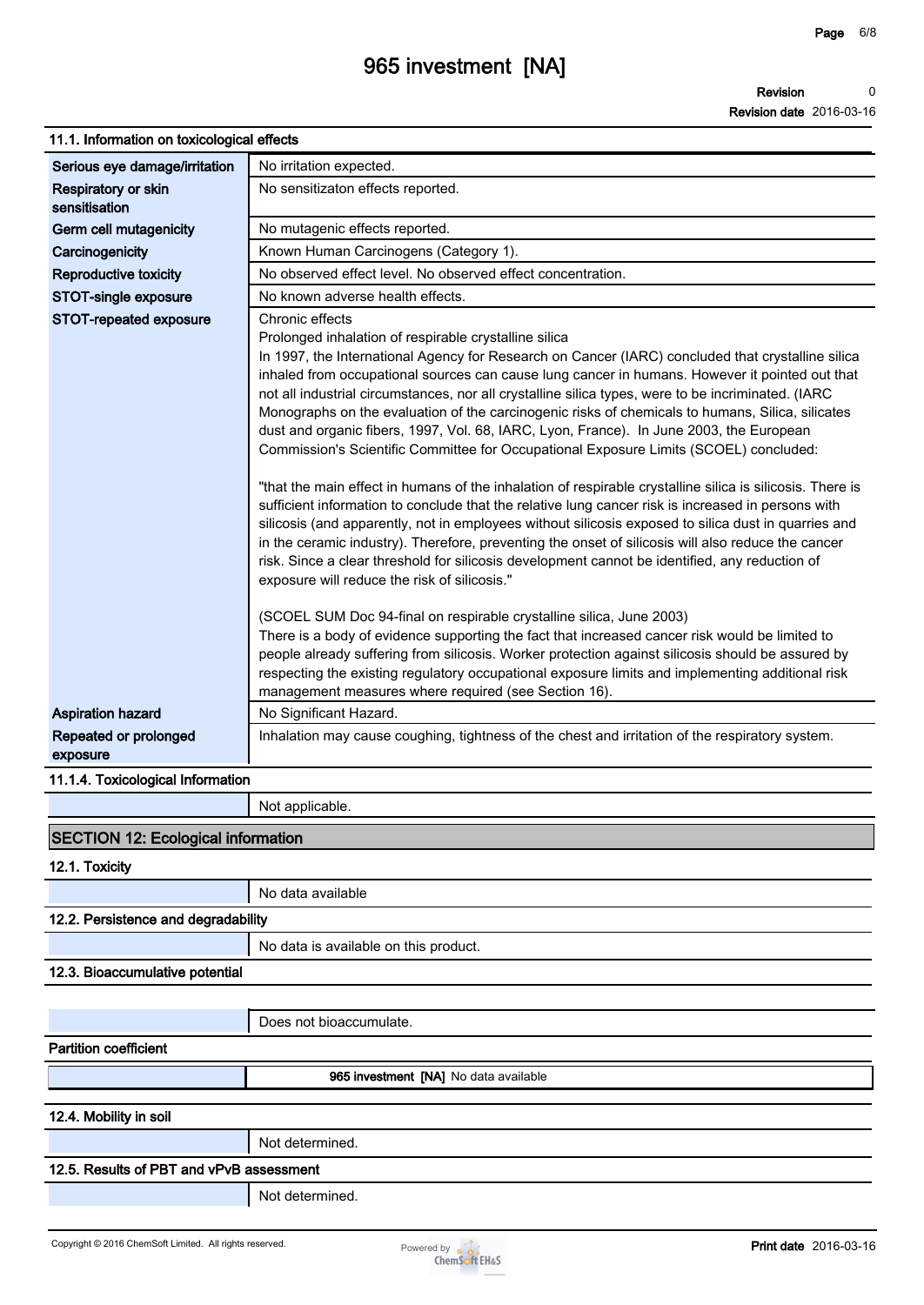# **965 investment [NA]**

**Revision Revision date 2016-03-16 0**

| 12.6. Other adverse effects                                                    |                                                                                                                                                                                                                                                                                                                                                                                                                                                                                                                                                                                                                                                                                                          |  |
|--------------------------------------------------------------------------------|----------------------------------------------------------------------------------------------------------------------------------------------------------------------------------------------------------------------------------------------------------------------------------------------------------------------------------------------------------------------------------------------------------------------------------------------------------------------------------------------------------------------------------------------------------------------------------------------------------------------------------------------------------------------------------------------------------|--|
|                                                                                | Not applicable.                                                                                                                                                                                                                                                                                                                                                                                                                                                                                                                                                                                                                                                                                          |  |
| <b>SECTION 13: Disposal considerations</b>                                     |                                                                                                                                                                                                                                                                                                                                                                                                                                                                                                                                                                                                                                                                                                          |  |
| 13.1. Waste treatment methods                                                  |                                                                                                                                                                                                                                                                                                                                                                                                                                                                                                                                                                                                                                                                                                          |  |
|                                                                                | Dispose of in compliance with all. local and national regulations.                                                                                                                                                                                                                                                                                                                                                                                                                                                                                                                                                                                                                                       |  |
| <b>Disposal methods</b>                                                        |                                                                                                                                                                                                                                                                                                                                                                                                                                                                                                                                                                                                                                                                                                          |  |
|                                                                                | Contact a licensed waste disposal company.                                                                                                                                                                                                                                                                                                                                                                                                                                                                                                                                                                                                                                                               |  |
| <b>Disposal of packaging</b>                                                   |                                                                                                                                                                                                                                                                                                                                                                                                                                                                                                                                                                                                                                                                                                          |  |
|                                                                                | Empty containers can be sent for disposal or recycling.                                                                                                                                                                                                                                                                                                                                                                                                                                                                                                                                                                                                                                                  |  |
| <b>SECTION 14: Transport information</b>                                       |                                                                                                                                                                                                                                                                                                                                                                                                                                                                                                                                                                                                                                                                                                          |  |
| 14.1. UN number                                                                |                                                                                                                                                                                                                                                                                                                                                                                                                                                                                                                                                                                                                                                                                                          |  |
|                                                                                | The product is not classified as dangerous for carriage.                                                                                                                                                                                                                                                                                                                                                                                                                                                                                                                                                                                                                                                 |  |
| 14.2. UN proper shipping name                                                  |                                                                                                                                                                                                                                                                                                                                                                                                                                                                                                                                                                                                                                                                                                          |  |
|                                                                                | The product is not classified as dangerous for carriage.                                                                                                                                                                                                                                                                                                                                                                                                                                                                                                                                                                                                                                                 |  |
| 14.3. Transport hazard class(es)                                               |                                                                                                                                                                                                                                                                                                                                                                                                                                                                                                                                                                                                                                                                                                          |  |
|                                                                                | The product is not classified as dangerous for carriage.                                                                                                                                                                                                                                                                                                                                                                                                                                                                                                                                                                                                                                                 |  |
| 14.4. Packing group                                                            |                                                                                                                                                                                                                                                                                                                                                                                                                                                                                                                                                                                                                                                                                                          |  |
|                                                                                | The product is not classified as dangerous for carriage.                                                                                                                                                                                                                                                                                                                                                                                                                                                                                                                                                                                                                                                 |  |
| 14.5. Environmental hazards                                                    |                                                                                                                                                                                                                                                                                                                                                                                                                                                                                                                                                                                                                                                                                                          |  |
|                                                                                | The product is not classified as dangerous for carriage.                                                                                                                                                                                                                                                                                                                                                                                                                                                                                                                                                                                                                                                 |  |
| 14.6. Special precautions for user                                             |                                                                                                                                                                                                                                                                                                                                                                                                                                                                                                                                                                                                                                                                                                          |  |
|                                                                                | The product is not classified as dangerous for carriage.                                                                                                                                                                                                                                                                                                                                                                                                                                                                                                                                                                                                                                                 |  |
| 14.7. Transport in bulk according to Annex II of MARPOL 73/78 and the IBC Code |                                                                                                                                                                                                                                                                                                                                                                                                                                                                                                                                                                                                                                                                                                          |  |
|                                                                                | The product is not classified as dangerous for carriage.                                                                                                                                                                                                                                                                                                                                                                                                                                                                                                                                                                                                                                                 |  |
| <b>Further information</b>                                                     |                                                                                                                                                                                                                                                                                                                                                                                                                                                                                                                                                                                                                                                                                                          |  |
|                                                                                | The product is not classified as dangerous for carriage.                                                                                                                                                                                                                                                                                                                                                                                                                                                                                                                                                                                                                                                 |  |
| <b>SECTION 15: Regulatory information</b>                                      |                                                                                                                                                                                                                                                                                                                                                                                                                                                                                                                                                                                                                                                                                                          |  |
|                                                                                | 15.1. Safety, health and environmental regulations/legislation specific for the substance or mixture                                                                                                                                                                                                                                                                                                                                                                                                                                                                                                                                                                                                     |  |
| <b>Regulations</b>                                                             | U.S. FEDERAL REGULATIONS:                                                                                                                                                                                                                                                                                                                                                                                                                                                                                                                                                                                                                                                                                |  |
|                                                                                | CERCLA 103 Reportable Quantity: 965 investment is not subject to CERCLA reporting<br>requirements. Many states have more stringent release reporting requirements. Report spills<br>required under federal, state and local regulations.<br><b>SARA TITLE III:</b><br>Hazard Category For Section 311/312: Chronic health<br>Section 313 Toxic Chemicals: This product contains the following chemicals subject to Annual<br>Release Reporting Requirements Under SARA Title III, Section 313 (40 CFR 372): None<br>Section 302 Extremely Hazardous Substances (TPQ): None<br>EPA Toxic Substances Control Act (TSCA) Status: All of the components of this product are listed<br>on the TSCA inventory. |  |
|                                                                                | <b>U.S. STATE REGULATIONS</b>                                                                                                                                                                                                                                                                                                                                                                                                                                                                                                                                                                                                                                                                            |  |